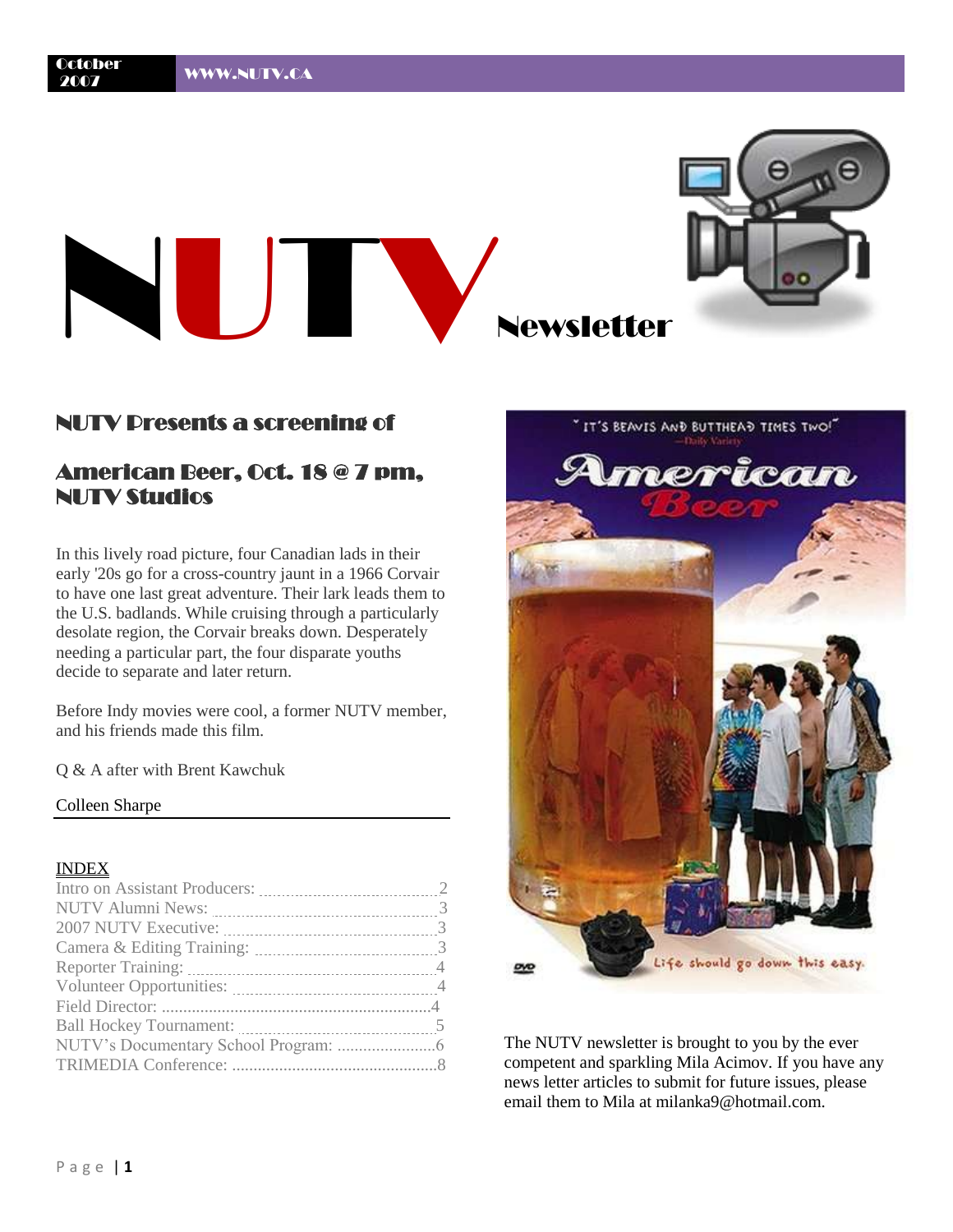# **We start with the AP's...**

## **JUSTIN HARDJOWIROGO**



NUTV veteran Justin Hardjowirogo returns as an AP one more time. He joined NUTV during the 2003-"04 season while finishing his first degree, and completed previous "tours of duty" as an AP in 2005-"06. While he's helped out in virtually all areas at NUTV, it's as a reporter that he"s been most prolific, stringing together a list of stories as long as his last name. Justin brings a litany of experiences to NUTV from a recently-acquired journalism degree (specializing in broadcast journalism), an internship with CBC Calgary, and from having filed community TV and radio stories in Halifax. Justin returns to familiar stomping grounds in Full Frontal"s Sports section, but this time will devote much of his energy to helping all members with reporting, content and any other earth-shattering matters.

Feel free to contact Justin at [jthardjo@yahoo.ca](mailto:jthardjo@yahoo.ca)

Or drop by and chat during his "office hours" Fridays between 10 a.m. and 2 p.m. at NUTV.

## **RANDY CRUZ**

A recent University of Ottawa Political Science graduate, Randy wanted to get involved in local media to study the community from a different perspective. He realized analyzing news media only goes so far, while *being* the media is something different entirely.

Although news is great of interest of his, Arts and Entertainment come natural to him. Seeking out

interesting artists, stories and events contribute to community culture and ultimately, life experience.

He comes as a natural fit for both reporting news and producing A&E, being both diversified and able for whatever challenge or news story awaits.



# **LAUREN PULLEN**



Lauren is in her final year at SAIT in Broadcast News, concurrently in fourth year Communications at Simon Fraser University. She is interested in taking her schooling to the next level, being hands on as an associate producer at NUTV. She is new to the station, and is looking forward to meeting everyone! Lauren loves music, especially indie, punk, and classic rock. She is excited about the next three months at the NUTV, and being the news AP for Full Frontal.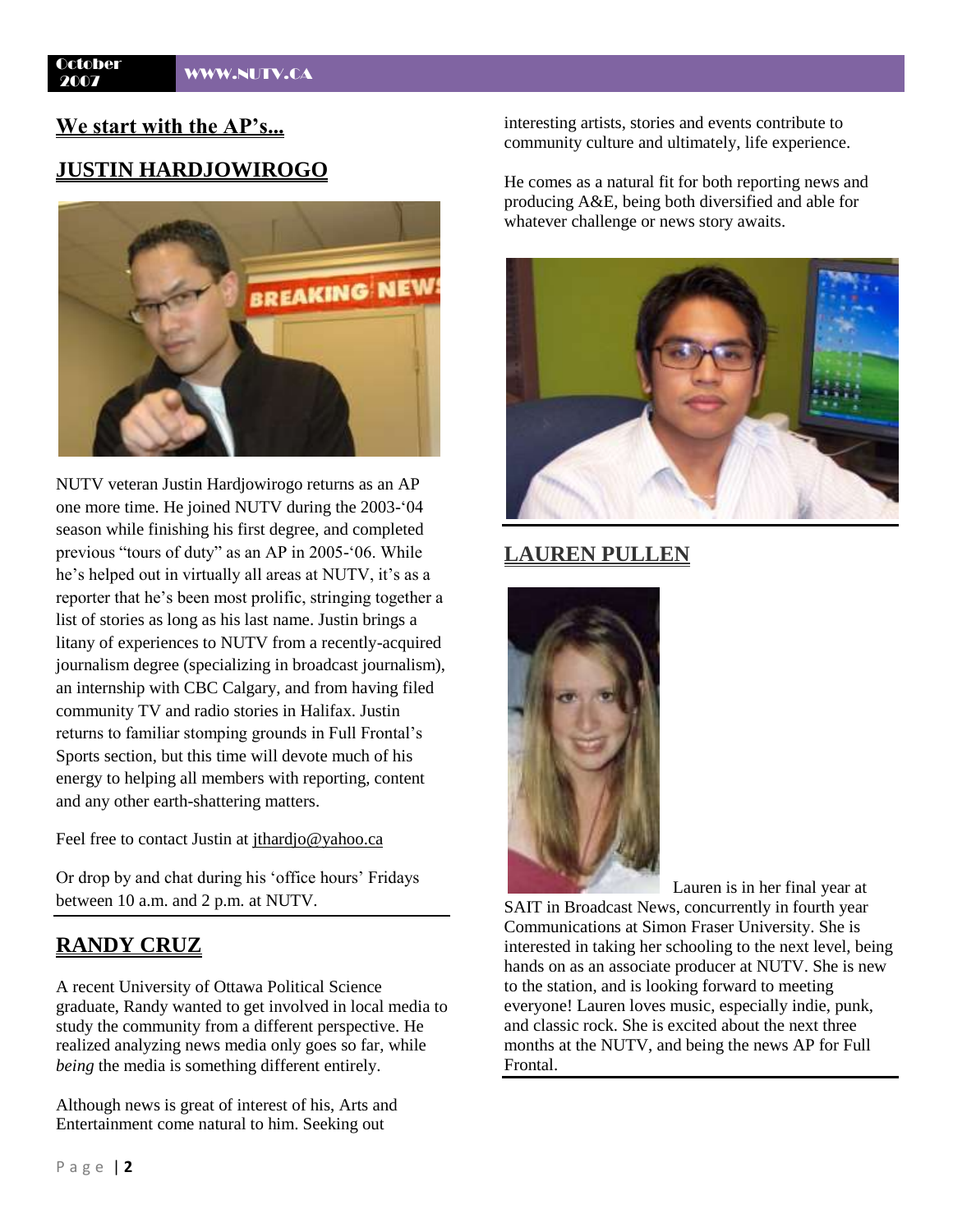# NUTV Alumni News

NUTV alumni include amazing people who have gone on to do exciting jobs in the film and television industry. Did you know that Director **Mike Dowse** (FUBAR/It"s All Gone Pete Tong) is a former NUTVer? So is **Dave Kelly** (City TV). Those are just two of the notable individuals and there are many more. Here's some news on what other NUTV members have been up to recently.

NUTV Producer **Tinu Sinha** produced *What You're Ready For* that premiered at Calgary International Film Festival this year. This short will also be seen soon on Bravo!

**Jeremy Thomas'** *The End*, a feature length film screened at Calgary International Film Fest and is soon to screen at Edmonton International Film Fest.

**Juan Delgado** is now working for JoeMedia

**Justin Hardjowirogo** is working on a documentary about Jessica Z.

**Colleen Sharpe's** *Wake of a War Bride* is screening at The National War Museum in Ottawa.

**Donna Serafinus** is working for Seven24 Films, formerly Alberta Film Works

**Alexandra Bell** got a job at CITYTV as a videographer/reporter.

If you are a member or NUTV alumni and have news please email Colleen at cmsharpe@ucalgary.ca

# 2007 NUTV Executive

Welcome to all returning members and new members. NUTV has two boards. One of the boards is the Executive Board and this one is made up elected NUTV members. This year's Executive Board is Colleen Sharpe (Chair), Mila Acimov (Volunteer Coordinator), Stefanie Johnston (Events Coordinator).

The NUTV Exec will focus on a few really good activities this year. One again we will host our annual NUTV Christmas Party on Saturday, December 8<sup>th</sup>. This year the Christmas Party will be at the NUTV Studio. Cost will be \$5 and it will be a turkey dinner/potluck. NUTV will supply the turkey and members are invited

to bring a potluck dish. Tickets will be available in November.

More events will be planned for January 2008 but please know NUTV also has an important political agenda this year. In the next SU election NUTV will be campaigning for an increase in the amount it receives from the student levy. This will help out NUTV a lot especially since our production level has increased at least 50% in the past couple of years, and because we have been upgrading to all this fabulous new equipment. Your NUTV Exec will be working hard to plan this campaign and get the word out for students to Vote YES! You"ll hear more soon.

Please remember that the Exec board at NUTV represents YOU the membership. If you have questions, concerns or issues you can also approach members of the Exec to discuss them and to be confidential if needed. We want to make NUTV a safe, fun and welcoming place for everyone.

Colleen Sharpe, Executive Chair

## Camera and Edit Training

NUTV is set to produce an exciting Fall Season of Full Frontal, with changes that will increase opportunities for both technically superb and creative stories.

As many of you know, to get signed up for camera or edit training, you need to attend two story shoots as a Production Assistant.

The Production Assistant performs two very important duties that ensure NUTV keeps operating effectively for years to come:

1. you safeguard equipment by assisting the camera operator, and

2. take photos on the NUTV digital still camera for promotions (e.g. newsletter, webpage, posters, brochures).

We meet many interesting people, such as Tommy Chong, Paul Haggis, Atom Egoyan, Stephen Lewis, and upcoming Margaret Atwood. It's always nice to have photos.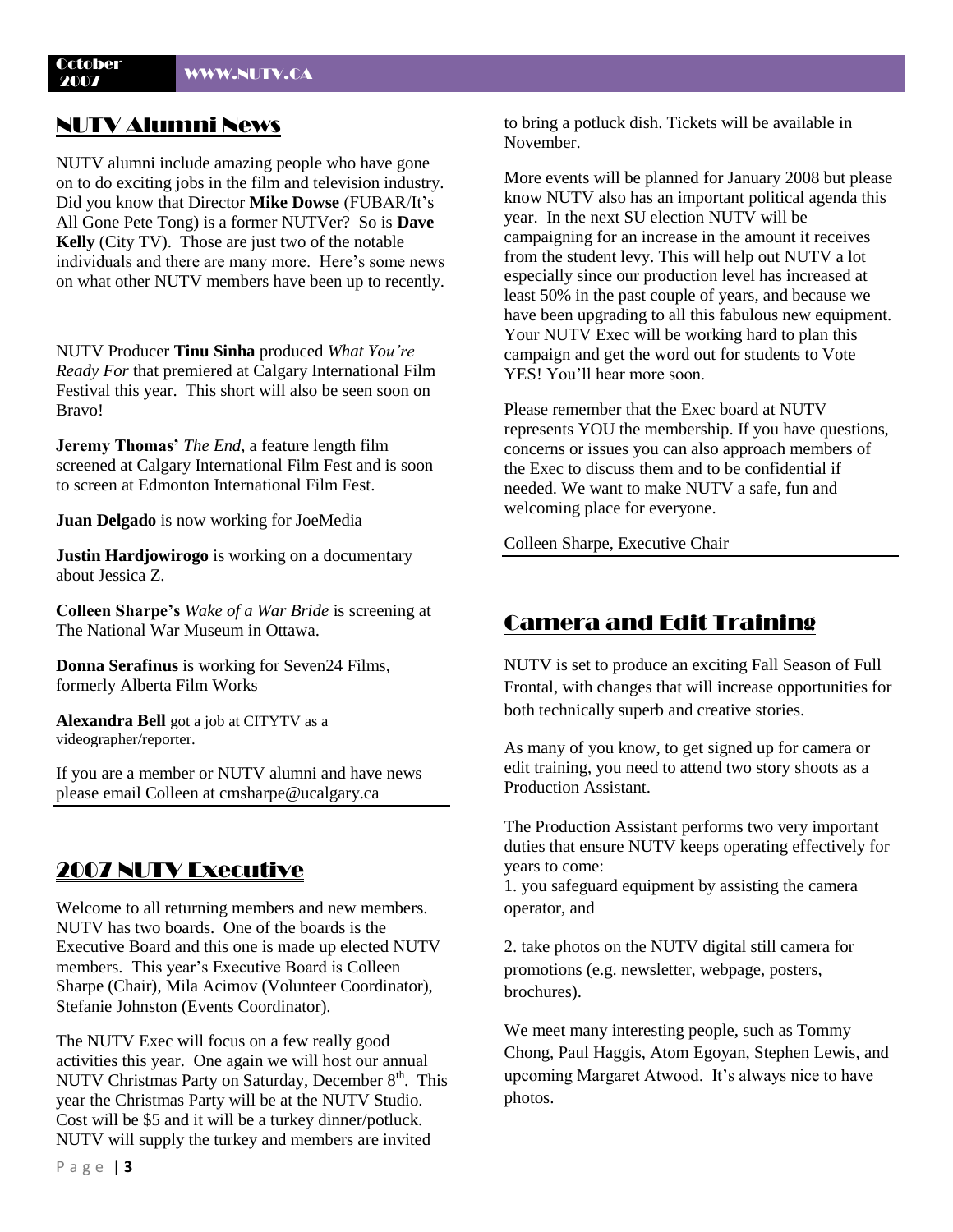#### October <sup>2007</sup> WWW.NUTV.CA

While attending a shoot, you"ll learn what it means to report, and operate camera, and prepare yourself for video editing, before you get trained. The NUTV Technical Director trains you how to operate NUTV"s **Sony DSR 300 DVCAM** camera, and/or MiniDV (VX1000). For those interested in video editing, you will receive training on **Final Cut Pro**. After you are deemed proficient by the Technical Director, you will be permitted to volunteer on member stories in the NUTV Show Production meetings.

## Reporter Training

Similar to the way in which camera and edit proficiency is acquired, NUTV will require those interested in reporting for any Full Frontal news, sports, A&E story to attend the upcoming **Reporter Workshops**.

Attendance at both workshops is mandatory for new members seeking reporter proficiency. Reporter proficiency means you will be permitted to pitch stories on your own. Prior to attaining proficiency, you will be permitted to report, but they will be stories assigned by your Associate Producer. Once you"ve completed three assigned stories, NUTV will deem you proficient.

So come out to our weekly **Show Production meetings**  and get involved:

Mon at NOON (Sports & A&E), Tues at 11 AM (News)

Thurs at 6 PM (All sections)

I would like to welcome Randy Cruz, Laura Pullen, and Justin Hardjowirogo as this Fall"s Associate Producers! I look forward to a fun season working with them and the members of NUTV.

Tinu Sinha

Producer/Program Director

# Volunteer Opportunities:

**MOVIES THAT MATTER** – 15/10 Epcor Centre

- P Repeat screening on campus  $-25/10/07$
- $\geq 12/11/807$  Epcor Centre
- $\geq$  22/11/'07 University of Calgary

P a g e | **4**

**ALBERTA FILM WRAP PARTY** (300 to 400 people)  $-01/12/207$ 

 $\triangleright$  Volunteers get in free (usual cost \$65)

{Help with setup, coat check\*, silent auction, wrapping up}

### **TRIMEDIA CONFERENCE** – 1/11 & 2/11

- $\blacktriangleright$  Help with registration table, ticket seller, general PA tasks
- $\triangleright$  Free sit-in on discussions for volunteers

#### **NUTV AGM** – 08/11/"07 @ 19.00

 $\triangleright$  How we can improve NUTV?

To volunteer contact Michelle at [mwon@ucalgary.ca](mailto:mwon@ucalgary.ca)

Dear NUTV members,

My name is Alex Mitchell, and I am your new closed circuit coordinator and field director! I've had prior experience at NUTV as the Arts and Entertainment associate producer for the winter 2007 semester, so if you"ve been here for a while you"ll probably remember me. I'm a grad from the SAIT CTSR program, specifically the Film/Video Production segment, and I'm at the U of C finishing off the rest of my BCS. My office is right beside edit suite 3, so if you have any questions about NUTV or just feel like chewing the fat, feel free to stop by!



Alex Mitchell NUTV CCT Field Director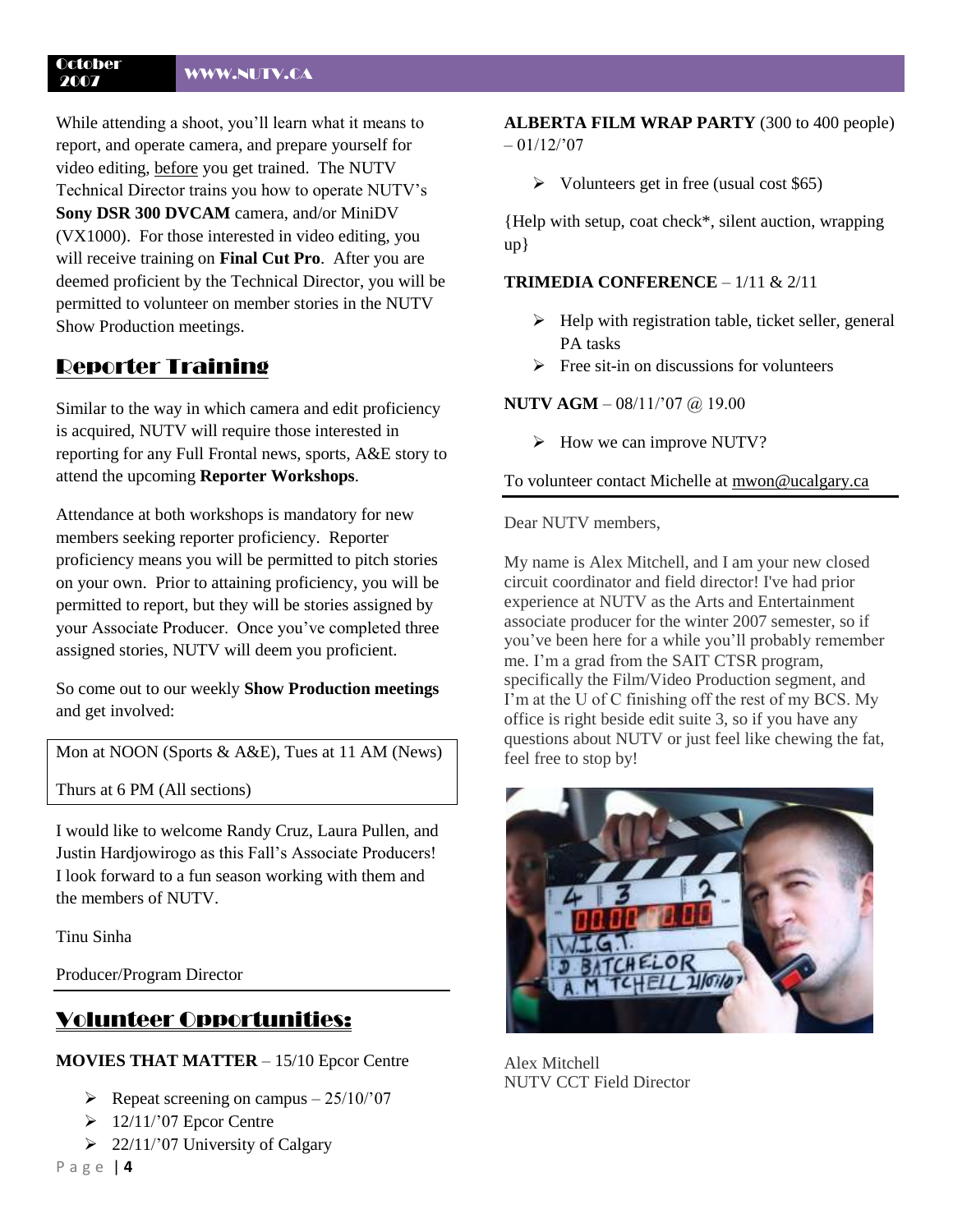October

# Quest for Victory or at least a Slurpee Cup

The weather was beautiful, the NUTV jerseys colourful, the team eager to pounce on opposing teams.

The 2007 Slurpee Cup Ball Hockey tournament was about to get roughed up, or so we thought. NUTV"s attitude going in was to win a few games and have fun.

Our first game we lost but still had hope for our next three. The second game we lost, but saw improvements on line switching. On third game, we were tied with the last few seconds ticking away, when the opposing team scored. SHOOT! After a video-replay, the goal was called back. Yes, videoreplay was used; this isn"t your typical ball hockey tournament. So, it looked like we may have had a chance to win a game, with a tie under our belts.

Along came our last game of the day and the pressure was mounting. It was our first shot in front of the NUTV cameras, our glory was showcased. We added a new teammate, Tim, who had the guts to dive face first into the pavement, but got up nevertheless and shook it off. Then Colleen, battling for the ball in the attacking zone was roughed up by two defensive players and twisted her ankle. She became the NUTV cheerleader for our play-off rounds.

YES! We won the game, glory and all. Next conquest: the playoffs.

We're the underdogs, and had to face the first team we played against all day. Our shifts were short, and we capitalized on our numbers. The opposing team was just too tired to keep up with us. We won!

In the quarter finals things are about to turn from nice to ugly, fast. We scored first, but both referees missed it and called back the goal. It remained

scoreless during regulation time. To determine the win, the referees suggested a shoot-out. Three players for each team – no one managed to score. The remaining players on each team took a shot. No one scored. Kudos for the goalies, they were outstanding under all the pressure. The referees came to the conclusion it might be easier to play 3 on-3 again to determine the winner. Our luck ran out, as the puck dropped, they scored.

It looks like the pizza and beer offered at the Den was calling our name. It started to rain shortly afterwards, so we got out just in the nick of time.

P.S.: A donation of \$200 was made on behalf of NUTV to the Fairytales Presentation Society.

Stefanie Johnston



# NUTV's Documentary School Program delivers:

NUTV recently completed its  $4<sup>th</sup>$  annual Documentary School Workshop. Based on submitted proposals, four NUTV members were chosen to experience a "hands on" 4-month program designed to take participants from initial concept to finished product. Qualified participates were given the appropriate workshops, training, and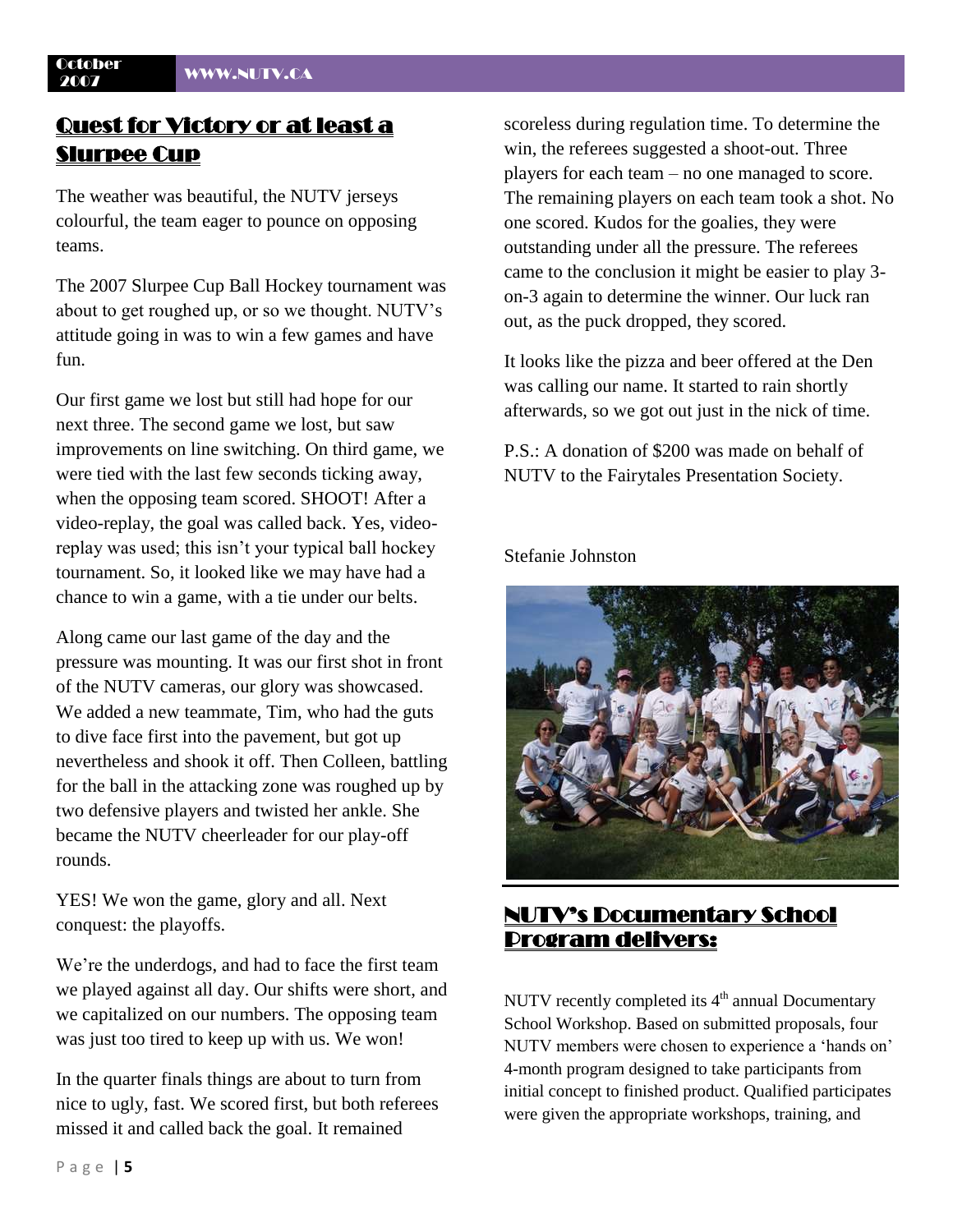#### October <sup>2007</sup> WWW.NUTV.CA

equipment access to produce their mini documentary. Projects were restricted to 8 minutes in total length.

Each year NUTV experiences an increase in applications to this unique program. "This increase tells me how important this program is to the filmmaking community. Where else can a novice filmmaker go to learn, in a really practical way, about how to make a documentary -- all for no charge?" states Executive Director Michelle Wong. "Every year we see a number of strong proposals from the membership. It's an indicator of the high interest we have in documentary filmmaking and its processes."

This year's documentary school candidates include:

#### **Felicia Yap**

Felicia Yap"s *Under the Butter Knife*, about modern oriental women in Canada and the lengths some will go to look beautiful without surgery. Of her experience, Felicia adds, "The experience went beyond my expectations. I gained skills in NUTV's documentary school that only come from doing things first hand. It gave me the chance to experiment and play with moving images and art. Going into the broadcast TV industry, I know that my experience from Doc school will benefit me and add to my value in the field. I'm very grateful for the opportunity I was given. It was a priceless learning experience".



#### **Ed Artola**

Ed Artola is putting the finishing touches on *Rise and Struggle: Hip-Hop in Calgary* about three different people from 3 different ethnic backgrounds and cities talking about the trials and tribulations of the Hip-Hop scene in Calgary.



#### **Ranjene Mazumdar**

Ranjene Mazumdar"s *From Darkness to Light*, details Ranjene"s personal journey through drug addiction and the drug treatment system. "Doc School gave me the invaluable opportunity to tell my story; a story that is frighteningly common but usually ends in tragedy, or is only talked about in sweeping stereotypes--for the empowerment of my voice, I am grateful to NUTV"



#### **Sarah Kinnie**

In *Beautiful?* Sarah Kinnie looks at how four teenage girls feel about beauty messages in the media and how these messages are impacting their self-esteem. "Participating in NUTV"s doc school has definitely brought my film making skills to a new level." Kinnie adds "The whole process has been great and having workshops with people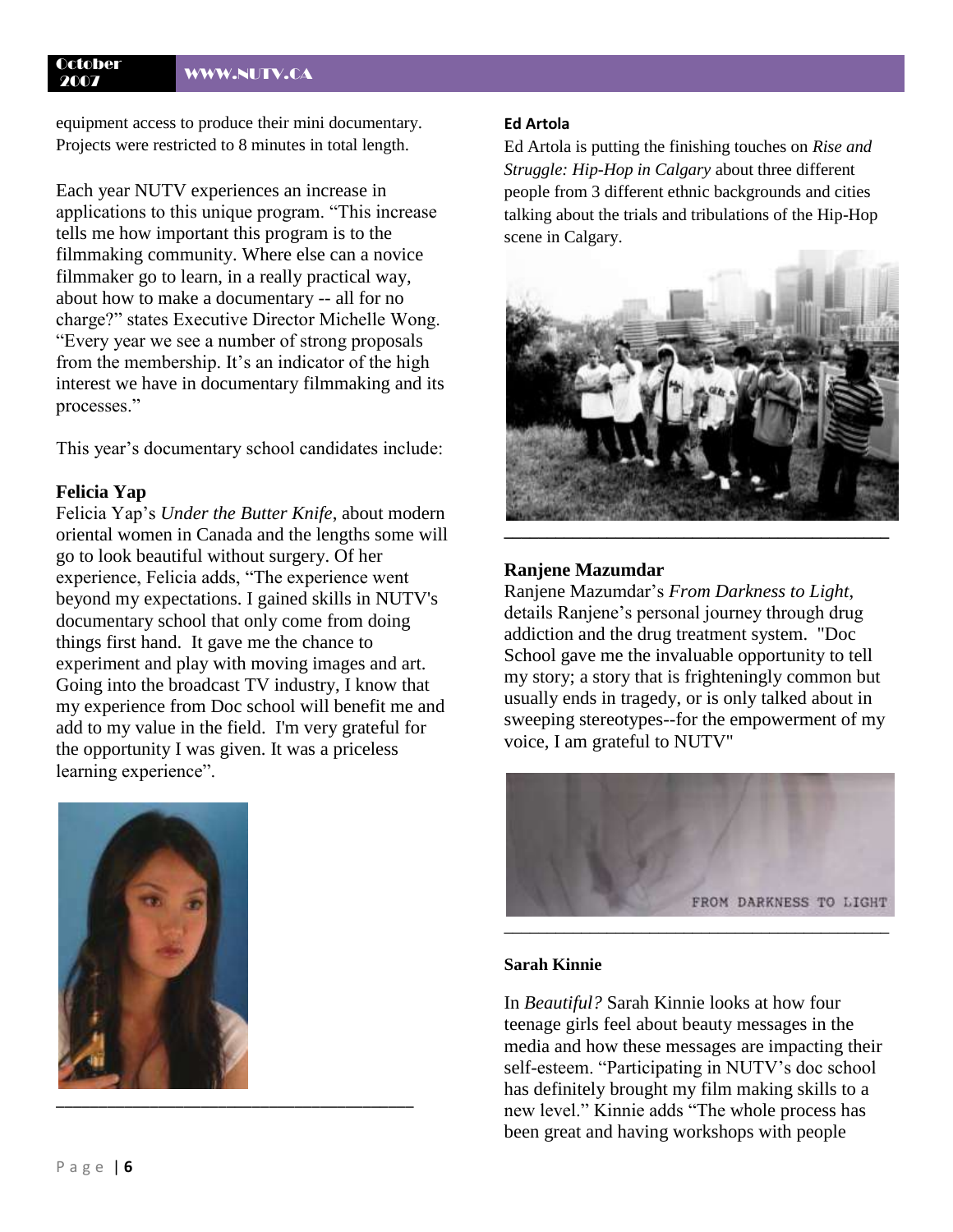# October

LUU<del>DEL WWW.NUTV.CA</del><br>2007

working full time in the industry like Bridget Durnford, was a definite highlight for me. I"m leaving this experience totally inspired and can"t wait to get moving on new projects".



### **Tinu Sinha & Michelle Wong**

Tinu Sinha and Michelle Wong worked double duty as co-coordinators as well as workshop instructing and providing guidance in the process. The participants were given workshops from industry professionals in concept/story (Wong), directing (Katherine Pettit), cinematography (Shaun Henning), and editing (Bridget Durnford). Bonnie Thompson from the National Film Board screened their rough cuts and provided much appreciated feedback.

Previous Doc school projects have achieved widespread attention. Colleen Sharpe"s *Wake of a War Bride* was expanded into a longer 28 minute version which played at the Calgary International Film Festival, Ed Lee"s *Invisible Son* caught the attention of Margaret Cho and was included on her DVD *Assassin*, Arthur McComish"s **Dusting Off the Fruit Machine** played at last year's Fairy Tales film festival, and Afzal Huda"s *Call Me A Paki* aired on CBC ZED and CBC *Nerve*.

A public screening of the finished works was presented on Wednesday Oct  $10<sup>th</sup>$  from 7-9pm in Science Theatres. A full house of family, friends and colleagues were present.

People interested in applying in April of 2008 must be active contributing members of NUTV before submitting

an application. NUTV will be looking for a member of the local film community to coordinate the series in summer of 2008. For more info about NUTV or the Documentary school program check out [www.nutv.ca](http://www.nutv.ca/) or call (403) 220-3392.

### **Felicia Yap**

For a long time, I doubted if I could make it in the broadcast news industry. Competition is fierce, the jobs are few and the pay is lousy - I"ve been told this too many times to keep count. I managed to take my mentor's advice, but staying positive and working on side TV projects at NUTV while finishing my Biological Science degree and taking the Broadcast News program at SAIT.

At the end of this summer, some of my uncertainties diminished. I was awarded Global Television"s national Broadcaster of the Future award for a visible minority. I applied for the award without putting too much hope into it. It"s one of the largest scholarships in broadcasting in Canada.

I'm incredibly blessed with this award. Global's paying for my school fees and textbooks. I"m very excited about the opportunity they"re providing me – sending me to Ottawa for the Canadian Association of Broadcasters convention in early November to pick up my award in person. One of my broadcast news teacher's tells me it's the "big leagues". I"m still in awe and feel so blessed that I was chosen as the only one in the country for the award.

I'm certain my work with NUTV for six years had so much to do with receiving the award. NUTV's provided me with an open format to be creative with the stories I cover. I've gained an incredible amount of experience, confidence and ability to collaborate with a variety of people during my time at NUTV, and I will continue to work with all the talented people for as long as I"m in Calgary. I want to work hard at honing my craft and really live up to the title, "Broadcaster of the Future". My big heartfelt thanks to NUTV, for all their mentorship, training and friendship. I"ll be sure to provide an update on the event once I go.

#### Felicia Yap